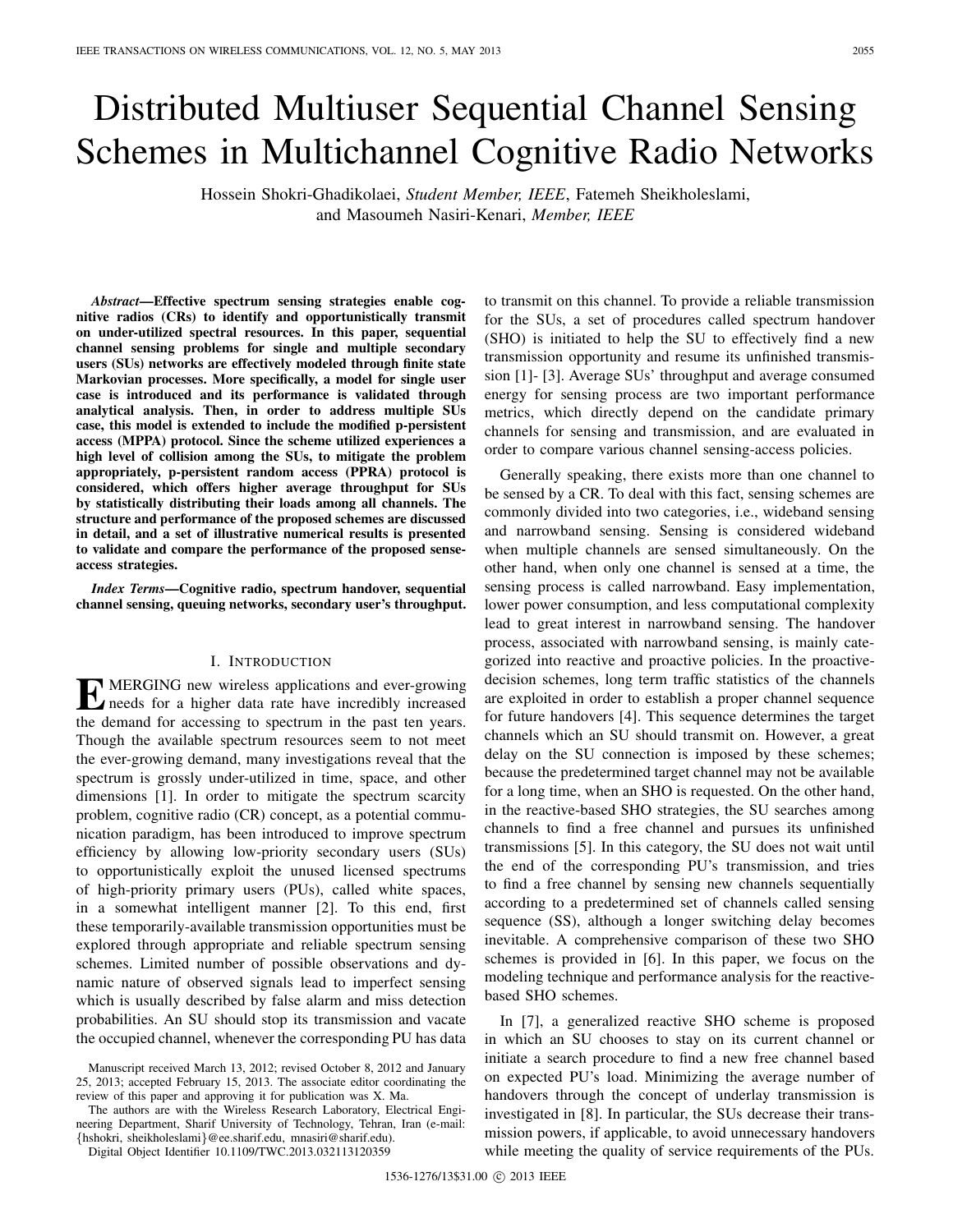In [9], the authors consider sequential channel sensing for multichannel cognitive radio networks (CRNs), and derive the best set of candidate channels for data transmission. Optimal sensing scheduling policy is proposed in [10] in which the authors develop an analytical framework to determine which secondary users should sense which channels with what miss detection and false alarm probabilities. In [11], while adopting a periodic channel sensing with memoryless transmission (PS-MT) policy, the problem of maximizing the SU's throughput under a tight collision constraint is inspected. In [12] and [13], the sequential channel sensing problems are formulated based on maximizing the throughput of the SUs. While in these works, the optimum sensing times have been studied, the effects of the sensing errors have not been addressed. Considering the effect of imperfect sensing, the authors of [14] have investigated the minimization of the average sensing time in a sequential channel sensing strategy. Maximizing the secondary network throughput through finding optimal channel sensing sequences is studied only for one SU in [15], for two SUs in [16], and for multiple SUs in [17], [18]. An analytical framework is developed in [19], which facilitates the performance evaluation of different multichannel multistage spectrum sensing schemes for a CRN with one SU. In [19], the average SU throughput and the average probability of collision between the SU and PU are considered as performance metrics. The authors in [20] present an analytical framework to compare different spectrum sensing-access policies. They focus on the throughput of the SUs as a comparative metric for the performance assessment, and propose a new spectrum sensing MAC protocol, called truncated time division multiple access.

Although the sequential channel sensing scheme exploited in this paper has been studied in the literature to some extents so far, some issues remain unsolved. As discussed briefly above, though in [15], [16], and [17], the authors have investigated the optimal sensing sequence in a singleuser, two-user, and multiuser secondary networks, respectively, the existence of a coordinator is an inseparable part of those centralized algorithms. The coordinator computes the optimal sensing sequences, and then let the SUs know their related sequences. Not only a centralized network cannot be assumed in many CRNs applications, but those proposals impose massive computational burden on the network as well. For instance, as shown in [17], the computational complexity of finding the optimal sensing sequences is in order of  $\mathcal{O}(N_p^{N_s N_p})$ , which is not scalable regarding to the number of PUs  $N_p$ , and the number of SUs  $N_s$ . p-persistent MAC protocol has been introduced in [21] and [22] to solve the mentioned problems, in which the authors have applied the protocol to a multiuser network. In that scenario, SUs are allowed to sense only one channel at each time slot, and the channel occupancy of the PU is considered unknown and constant for a time duration, in which sensing takes place sequentially.

In contrast to those studies, in this paper, we propose a new Markovian-based analytical model, which enables us to model a fully distributed CRN, where the SUs cannot cooperate with each other. This assumption significantly reduces the bandwidth required for control channel, and therefore decreases the problems associated with control channel establishment in CRN terminology [23], [24].

As a first step, we consider a CRN with a single SU and introduce the finite state Markovian process-based structure to effectively model the SU's behavior. Besides providing a systematic approach for the performance evaluation, the model can be easily extended to the multiple SUs case by slightly modifying its nodes and routing probabilities. Before extending the proposed model to the multiple SUs case, we validate the model by directly computing the system throughput and comparing the result with the one obtained using the model. We call the extended model for the multiple SUs scenario as modified p-persisted access (MPPA). The performance of the MPPA scheme in terms of the average SUs' throughput and the average number of handovers is analyzed. After a discussion about the benefits and drawbacks of the MPPA scheme, the p-persistent random access (PPRA) policy is considered to appropriately mitigate the problem associated with the MPPA algorithm. In this model, the SUs sequentially sense channels with the same as well as various sensing orders. Specifically, by this policy, the loads of the SUs are distributed among all available channels, and hereby the CRN throughput increases through the reduction of the contention level among SUs. Finally, the SUs' throughput and the average number of handovers for the PPRA scheme are also derived.

The rest of this paper is organized as follows. In Section II, we describe the considered CR network, introduce the single SU based queuing model, and validate the model. In Section III, the model is extended for the multiple secondary user case, and then its performance is evaluated. In Section IV, the structure and the performance of the PPRA scheme are discussed in details. Numerical results are then presented in Section V, followed by concluding remarks provided in Section VI.

# II. SYSTEM MODELING AND VALIDATION

#### *A. System Model*

We consider a time slotted CRN with  $N_s$  SUs, which attempt to opportunistically transmit on the channels dedicated to the  $N_p$  PUs. The SUs are synchronous in time-slots with other SUs as well as the PUs. The PUs start their transmissions only at the beginning of the slot whenever they have data for transmissions. Therefore, in order to find the transmission opportunities appropriately and to protect the PUs from a harmful interference, the SUs sense the channels at the beginning of each time-slot, by which the channels can be established as occupied or vacant. The SUs utilize narrowband spectrum sensing, i.e., they sense only one spectrum (out of  $N_p$  spectrums) at a time. The secondary network is considered saturated meaning that the SUs always have packets to transmit; therefore they will start their transmissions when an opportunity is found. Each SU senses the channels according to its SS sequentially, i.e., the SU senses the first channel that is assigned to its SS for a predetermined time duration  $\tau$  (channel sensing time), and then starts sensing the second channel if and only if the first channel is sensed busy. This procedure will be continued until a transmission opportunity is found.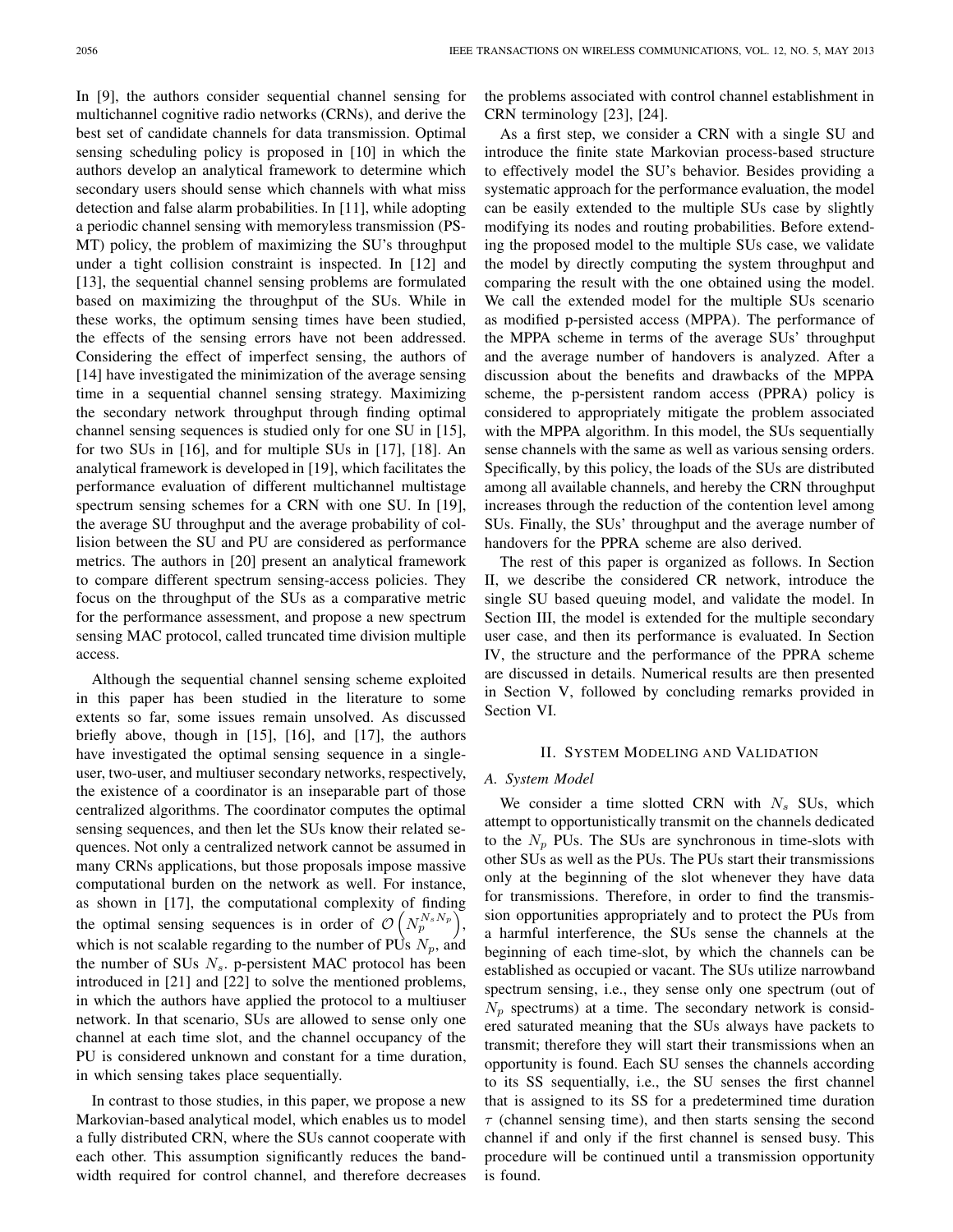

Fig. 1. The proposed model for single SU case.

In order to switch to a new channel, a secondary device needs a specific and constant time duration  $\tau_{ho}$  to prepare its sensing circuitry. After sensing  $(i - 1)$  occupied channels, if the SU finds the  $i$ -th channel free, the user will transmit data on that channel until the end of the slot. In this case, the wasted time length, i.e., the time spent on the sensing and handover, is equal to  $\tau + (i - 1)(\tau + \tau_{ho})$ . If an SU starts transmitting on the  $i$ -th channel of its SS, the time length left in the slot for the transmission is,

$$
RT_i = T - \tau - (i - 1)(\tau + \tau_{ho})
$$
 (1)

where  $T$  is the time slot duration.

## *B. Proposed Markov Chain*

In this part, we model the channel search and access policy for a CRN containing one SU by an open network [25] as depicted in Fig. 1. It will be extended to the multiuser case in the next sections. The network is comprised of several nodes corresponding to different stages of spectrum sensing and packet transmission. In the proposed model, the arrival of a request to the queuing network represents the transmission attempt of a packet including channel sensing and handovers. The request leaves the network after receiving the service from a subset of nodes.

Different handovers are modeled through nodes  $HO_i$ ,  $i = 1, 2, \ldots, \delta$ , where  $\delta$  is the maximum number of allowed handovers and will be discussed later. It is worth noting that the first handover node does not really exist in the process of finding a transmission opportunity, and it appears just for providing a symmetry in the model. Let  $S_i$  denote the sensing process of  $i$ -th channel. At the beginning of each time slot, an SU's request enters the node  $HO_1$  (in Fig. 1), and immediately is routed to the first sensing node,  $S_1$ . After  $\tau$  time units, the channel sensor routes the request to the transmitter nodes (node  $TxLP_1$  or  $TxHP_1$ ) or to the second handover node,  $HO<sub>2</sub>$ . Let us define the *i*-th stage of the sensing-transmission process, shown in Fig. 1, as the set of nodes  $HO_i$ ,  $S_i$ ,  $T x L P_i$ , and  $TxHP_i$ . At the *i*-th stage, the *i*-th channel is sensed free if (a) the *i*-th PU is absence (with the probability of  $P_{i,0}$ ) and the SU correctly detects this transmission opportunity, with the probability of  $P_{i,0}$  (1 –  $P_{fa,i}$ ), or (b) the channel is occupied by the PU (with the probability of  $P_{i,1} = 1 - P_{i,0}$ ) but the SU mistakenly senses this channel free, with the probability of  $P_{i,1}$   $(1 - P_{d,i})$ , where  $P_{fa,i}$  and  $P_{d,i}$  denote the false alarm and detection probabilities of the sensing process of the  $i$ -th channel. Please note that similar to [26], [27], in this study, we evaluate the SUs performance while their impacts on the PUs communications are limited, i.e., the admissible false alarm and miss detection probabilities are restricted according to the IEEE 802.22 standard [28]. Hence, the desired QoS of the PUs is provided. Nodes  $TxHP_i$  model the first case (case a) in which the SU will be able to transmit on the i-th channel for the rest of the time slot with the capacity of  $C_0 = \log_2(1 + \gamma_s)$ . In the same way, in nodes  $TxLP_i$ which models the later case (case b), the SU will be able to transmit on the  $i$ -th channel for the rest of the time slot with the capacity of  $C_1 = \log_2 \left(1 + \frac{P_s}{N_0 + P_p}\right)$ <br>where  $\alpha$  and  $\alpha$  are the resolved SNDs.  $\frac{1082}{1}$  $\left(1+\frac{\gamma_s}{1+\gamma_p}\right),\right)$ where  $\gamma_s$  and  $\gamma_p$  are the received SNRs due to the secondary and primary users' signals at the SU receiver, respectively<sup>1</sup>. If none of those two cases occur, the request will be routed to the node  $HO_{i+1}$  with the probability  $q_i$ ,

$$
q_i = P_{i,0} P_{fa,i} + P_{i,1} P_{d,i} \tag{2}
$$

This procedure is continued until the maximum number of admissible handovers is reached. This parameter is limited by two constraints. First, the number of sensed channels cannot exceed the number of the PUs. Second, the elapsed time for both sensing and handover procedures cannot exceed the time slot duration,  $T$ . So, the maximum number of sensed channels is computed:

 $\delta = 1 +$  maximum number of admissible handovers

$$
=1+\min\left(\left\lfloor\frac{T-\tau}{\tau+\tau_{ho}}\right\rfloor, N_P-1\right) \tag{3}
$$

After the  $\delta$ -th stage, the request is routed to node *wait* in order to wait during the remained time of the slot, i.e.,  $T - \tau - \delta(\tau + \tau_{ho})$ , and the user tries to find a transmission opportunity at the beginning of the next slot.

<sup>&</sup>lt;sup>1</sup>Please note that the main purpose of this study is to evaluate the maximum achievable throughput in a slot by the SU. To this end, as discussed, the transmission rates are assumed the highest possible values, i.e.,  $C_0$  and  $C_1$ , when the SU actually facing free and occupied channels, respectively. So, the nodes  $TxHP_i$  and  $TxLP_i$  are considered as terminal nodes.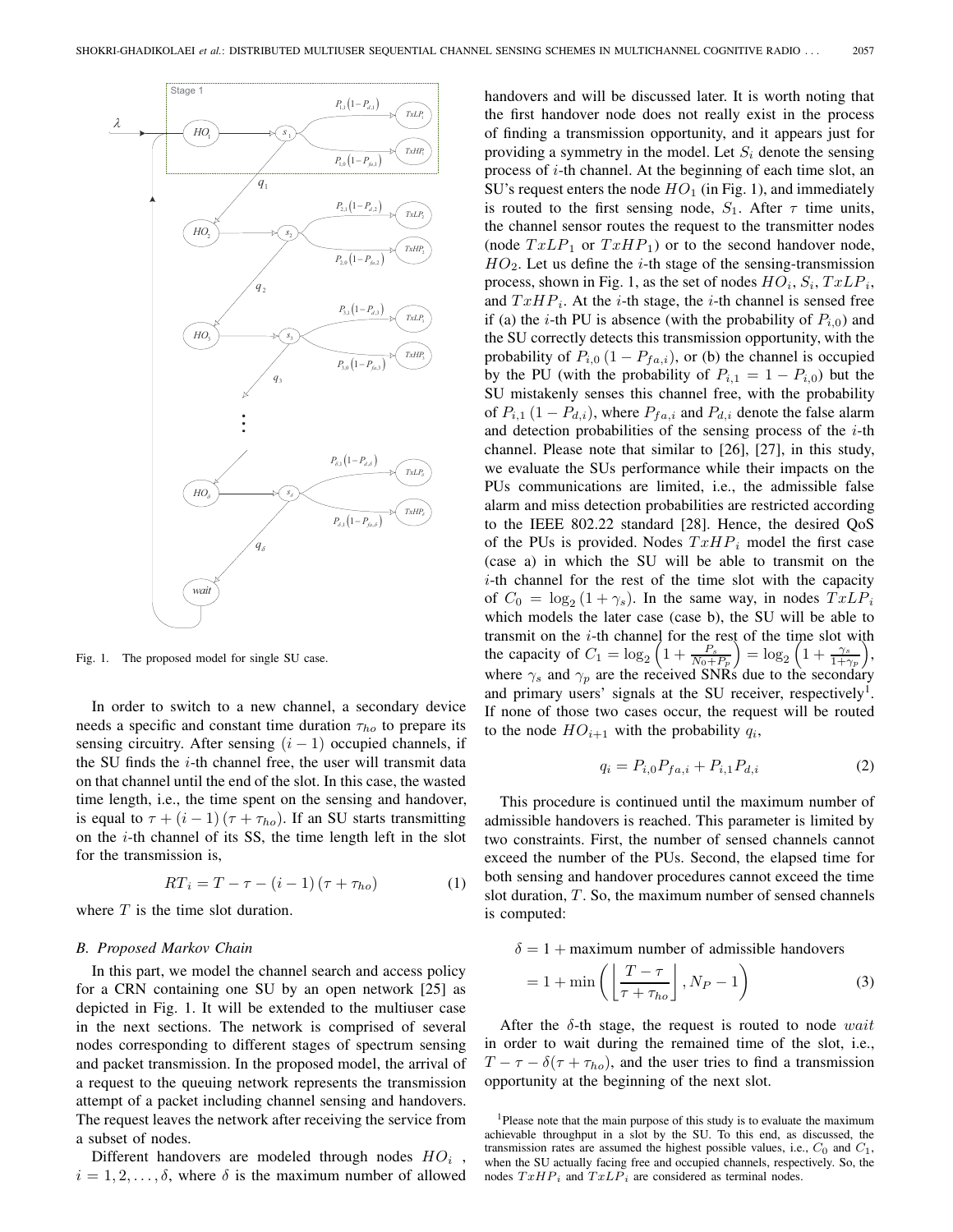# *C. Model Validation*

In order to compute the average throughput of the SU, the probability of transmitting data from each of the transmitter nodes in Fig. 1 as well as their offered data rates must be derived. Let  $\alpha_x$  represent the packet arrival rate at node  $x$ . Considering Fig. 1, the traffic equations of the proposed queuing network can be written as [25]:

$$
\alpha_{HO_1} = \lambda + \alpha_{wait} , \quad \alpha_{HO_i} = q_{i-1}\alpha_{S_{i-1}} , \quad 2 \leq i \leq \delta
$$
 (4)

$$
\alpha_{TxLP_i} = (P_{i,1} (1 - P_{d,i})) \alpha_{S_i} , \quad 1 \le i \le \delta
$$
 (5)

$$
\alpha_{x_{xHP_i}} = (P_{i,0} (1 - P_{fa,i})) \alpha_{s_i} , \quad 1 \le i \le \delta \tag{6}
$$

where  $q_i$  is defined in (2). By simplifying the above equations, the traffics of the nodes are easily computed as,

$$
\alpha_{T x L P_i} = \lambda (P_{i,1} (1 - P_{d,i})) \frac{q_1 q_2 \dots q_{i-1}}{1 - q_1 q_2 \dots q_{\delta}}, \ 1 \le i \le \delta
$$
\n(7)

$$
\alpha_{T x H P_i} = \lambda (P_{i,0} (1 - P_{fa,i})) \frac{q_1 q_2 \dots q_{i-1}}{1 - q_1 q_2 \dots q_\delta} , 1 \le i \le \delta
$$
\n(8)

The packet is respectively transmitted through the nodes  $TxLP_i$  and  $TxHP_i$  with the probabilities of  $P_{TxLP_i}$  and  $P_{T x H P_i}$ . The transmission probabilities can be easily computed as:

$$
P_{T x L P_i} = \frac{\alpha_{T x L P_i}}{\alpha_{wait} + \sum_{m=1}^{\delta} \alpha_{T x H P_m} + \sum_{m=1}^{\delta} \alpha_{T x L P_m}}
$$
(9)

$$
P_{TxHP_i} = \frac{\alpha_{TxHP_i}}{\alpha_{wait} + \sum_{m=1}^{\delta} \alpha_{TxHP_m} + \sum_{m=1}^{\delta} \alpha_{TxLP_m}}
$$
(10)

Let  $R_{T x L P_i}$  and  $R_{T x H P_i}$  be the average throughputs of the  $i$ -th stage. Considering  $(9)$  and  $(10)$ , we have,

$$
R_{T x L P_i} = P_{T x L P_i} \frac{R T_i}{T} C_1 \tag{11}
$$

$$
R_{TxHP_i} = P_{TxHP_i} \frac{RT_i}{T} C_0 \tag{12}
$$

where  $RT_i$  is defined and given in (1). Then, the average SU throughput can be calculated as:

$$
R = \sum_{i=1}^{\delta} R_{TxLP_i} + \sum_{i=1}^{\delta} R_{TxHP_i}
$$
 (13)

Substituting (3), (11), and (12) in (13) and simplifying the result, the SU's throughput is obtained in (14), where  $q_0 \stackrel{\Delta}{=} 1$ .<br>Since the proposed model will be extended to the multiple SUs Since the proposed model will be extended to the multiple SUs case, to validate the model and to verify the approach, we have also directly computed the system throughput for the single SU case in Appendix A, and obtained exactly the same result. The result will be further verified by simulation in numerical result section.

## III. MODIFIED P-PERSISTENT ACCESS SCHEME

In this section, we extend the considered sequential channel sensing approach by modifying the queue network proposed in Fig. 1 to include the multiuser CRN. In order to provide multiple access among the SUs, a modified version of the conventional p-persistent multiple access protocol is utilized in which each SU senses each channel with the probability  $p$ and skips the sensing process with the probability  $(1 - p)$ . The channel sensing probability, p, provides a degree of freedom to optimize the performance metrics, namely, the throughput of SUs. Fig. 2 illustrates the channel sensing-access policy of the proposed modified p-persistent access protocol (MPPA) used by each SU. Since at each stage  $i$  some requests may not be routed to the node  $S_i$ , with the probability of  $(1 - p)$ , as discussed above, we add nodes  $SYN_i$  in Fig. 2, in order to synchronize the requests. More specifically, the requests that enter standby mode (at node  $SYN_i$ ) wait for  $\tau$  time units (sensing period). Then, they are directed to the node  $HO_{i+1}$ . With the help of the synchronizer nodes, all requests will enter the  $i$ -th sensing node at the same time. As a result, the  $i$ -th channel will be busy at the beginning of the corresponding sensing interval if and only if the  $i$ -th PU is present. At first, all requests enter the node  $HO_1$ . Then, they are routed to the first sensing node,  $S_1$ , with the probability of p, or to the second handover node,  $HO_2$ , after spending  $\tau$  time units in the first synchronizer node  $SYN_1$ , with the probability of  $(1 - p)$ . Based on the sensing results, packets in the node  $S_1$ are directed to the first transmitter node or the second handover node with the probabilities shown in Fig. 2. The requests follow the same processes until a transmission opportunity is found or the handover limitation, discussed in (3), is reached. These requests must wait for the rest of the current time slot. Also note that the *i*-th stage of the MPPA protocol comprise of the nodes  $HO_i$ ,  $SYN_i$ ,  $S_i$ ,  $TxLP_i$ , and  $TxHP_i$ . The other parameters in Fig. 2 are defined as in Fig. 1.

To evaluate the performance of the MPPA scheme, we exploit the same steps as taken in section II-C. Considering Fig. 2 and superscript  $[k]$  for the k-th SU, the departure rate for user k is computed as,

$$
\alpha_{HO_i}^{[k]} = c_{i-1} \alpha_{HO_{i-1}}^{[k]}, \quad 2 \le i \le \delta \tag{15}
$$

$$
\alpha_{\text{wait}}^{[k]} = q_{\delta} \alpha_{\text{S}_{\delta}}^{[k]} + (1 - p) \alpha_{\text{HO}_{\delta}}^{[k]} = c_{\delta} \alpha_{\text{HO}_{\delta}}^{[k]} \tag{16}
$$

where  $c_i \stackrel{\Delta}{=} 1 - p + pq_i$  indicates the probability of handover event from the stage i to the stage  $i + 1$ . By defining  $c_0 \stackrel{\Delta}{=}$ <br>and taking the same procedures as in the section ILC and taking the same procedures as in the section II-C, we have:

$$
\alpha_{_{HO_i}}^{[k]} = \lambda^{[k]} \frac{c_1 c_2 \cdots c_{i-1}}{1 - c_1 c_2 \cdots c_{\delta}} , \quad 1 \leq i \leq \delta \tag{17}
$$

$$
\alpha_{_{TxLP_i}}^{[k]} = (P_{i,1} (1 - P_{d,i})) p \lambda^{[k]} \frac{c_1 c_2 \cdots c_{i-1}}{1 - c_1 c_2 \cdots c_{\delta}}, \ 1 \le i \le \delta
$$
\n(18)

$$
\alpha_{T x H P_i}^{[k]} = (P_{i,0} (1 - P_{fa,i})) p \lambda^{[k]} \frac{c_1 c_2 \cdots c_{i-1}}{1 - c_1 c_2 \cdots c_{\delta}}, \ 1 \le i \le \delta
$$
\n(19)

Let  $P_{T x L P_i}^{[k]}$  and  $P_{T x H P_i}^{[k]}$  denote the transmission probabilities of the k-th SU from the nodes  $TxLP_i$  and  $TxHP_i$ ,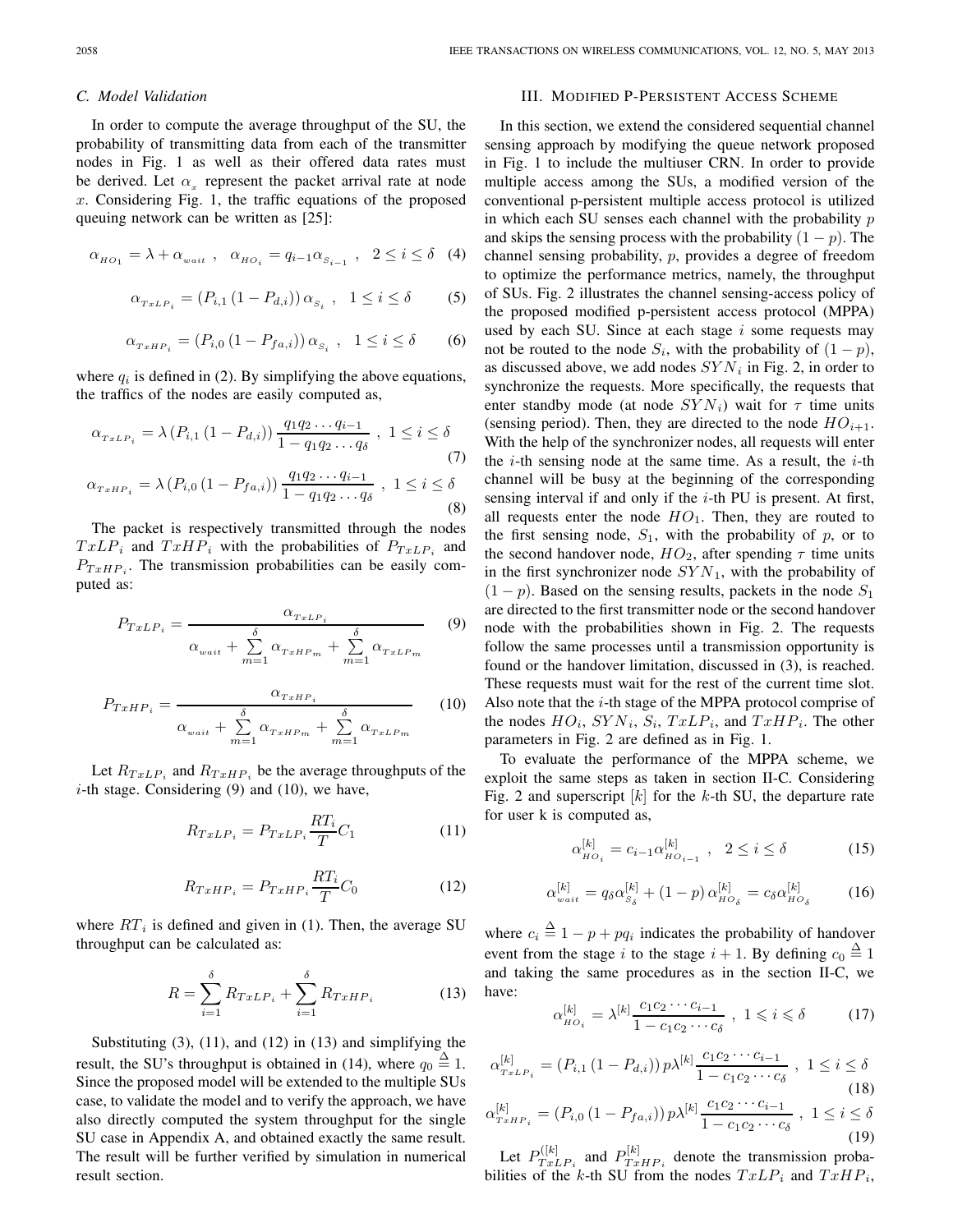$$
R = \sum_{m=1}^{\delta} q_0 q_1 \cdots q_{m-1} \left( C_1 P_{m,1} \left( 1 - P_{d,m} \right) + C_0 P_{m,0} \left( 1 - P_{fa,m} \right) \right) \left( 1 - \frac{\tau + (m-1)(\tau + \tau_{ho})}{T} \right)
$$
(14)  

$$
R^{[k]} = \frac{1}{T} \sum_{i=1}^{\delta} c_0 c_1 \cdots c_{i-1} \left( P_{i,1} \left( 1 - P_{d,i} \right) C_1 + P_{i,0} \left( 1 - P_{fa,i} \right) C_0 \right) p \left( 1 - c_0 c_1 \cdots c_{i-1} \left( 1 - c_i \right) \right)^{N_s - 1} R T_i
$$
(25)



Fig. 2. The Markov process of modified p-persistent access (MPPA) scheme for each secondary user's sensing-transmission process.

respectively. Similar to (9)-(10), they can be computed:

$$
P_{T x L P_i}^{[k]} = \frac{\alpha_{T x L P_i}^{[k]}}{\alpha_{w a i t}^{[k]} + \sum_{m=1}^{\delta} \alpha_{T x H P_m}^{[k]} + \sum_{m=1}^{\delta} \alpha_{T x L P_m}^{[k]}} \qquad (20)
$$

$$
P_{TxHP_i}^{[k]} = \frac{\alpha_{TxHP_i}^{[k]}}{\alpha_{wait}^{[k]} + \sum_{m=1}^{\delta} \alpha_{TxHP_m}^{[k]} + \sum_{m=1}^{\delta} \alpha_{TxLP_m}^{[k]}} \qquad (21)
$$

To compute the average throughput, it must be noted that there will be a successful data transmission from the  $i$ -th stage of the  $k$ -th SU if among all SUs, only the  $k$ -th SU tries to transmit on this channel either from the node  $TxHP_i$  or from the node  $TxLP_i$ . Thus, we have,

$$
\mathcal{P}_{T x L P, i,k} = \prod_{\substack{m=1 \\ m \neq k}}^{N_S} P_{T x L P_i}^{[k]} \left( 1 - P_{T x L P_i}^{[m]} - P_{T x H P_i}^{[m]} \right) \tag{22}
$$

$$
\mathcal{P}_{TxHP,i,k} = \prod_{\substack{m=1\\m \neq k}}^{N_S} P_{TxHP_i}^{[k]} \left( 1 - P_{TxLP_i}^{[m]} - P_{TxHP_i}^{[m]} \right) (23)
$$

where  $\mathcal{P}_{T x L P, i,k}$  and  $\mathcal{P}_{T x H P, i,k}$  represent the successful transmission of each user k from the nodes  $TxLP_i$  and  $TxHP_i$ without collision among the SUs, respectively. Finally from  $(1)$ ,  $(22)$ , and  $(23)$ , the average throughput of each user k can be easily calculated as:

$$
R^{[k]} = \frac{1}{T} \sum_{i=1}^{\delta} \mathcal{P}_{TxLP,i,k} \ RT_i \ C_1 + \mathcal{P}_{TxHP,i,k} \ RT_i \ C_0 \tag{24}
$$

In order to maximize the SUs' performance, the exploited p-persistent protocol must be optimized. It can be optimized through modifying the protocol [29] or efficient designing of its parameters including the parameter  $p$  [30], [31]. However, those optimization approaches cannot be directly and easily applied to our proposed models. In the following, two approaches are proposed to maximize the SUs throughputs.

*First approach*: Here, we aim to find the optimal value of  $p$  used in the p-persistent protocol. To this end, we first simplify the equation (24), describing the average achievable throughput. By substituting  $(16)-(19)$  into  $(20)-(24)$ , and after some algebraic manipulations, the average throughput of each SU  $k$  is simplified to (25).

In order to achieve the best performance, the optimal value of  $p$  must be determined through the following optimization problem:

$$
p^* = \underset{p}{\text{arg}\max} \ R^{[k]} \tag{26}
$$

The objective function in (26) is generally non-convex, making it difficult to efficiently be solved for the global optimum. In most cases, suboptimal solutions or heuristics approaches have to be used. In this paper, we exploit wellknown steepest descent (SD) and exhaustive search schemes to respectively find the local and global maximum of  $R^{[k]}$ .

*Second approach*: It is worth noting that the optimum value of  $p$  derived through conventional analytical optimization procedures directly depends on the models adopted for the channel, the sensing errors, and the PUs behavior. Despite the increased analytical complexity introduced by using more precise modeling, if any changes occur in the parameters describing the models, all the analyses and the evaluations have to be repeated in order to find the optimum value of p. In order to deal with these issues appropriately, as a second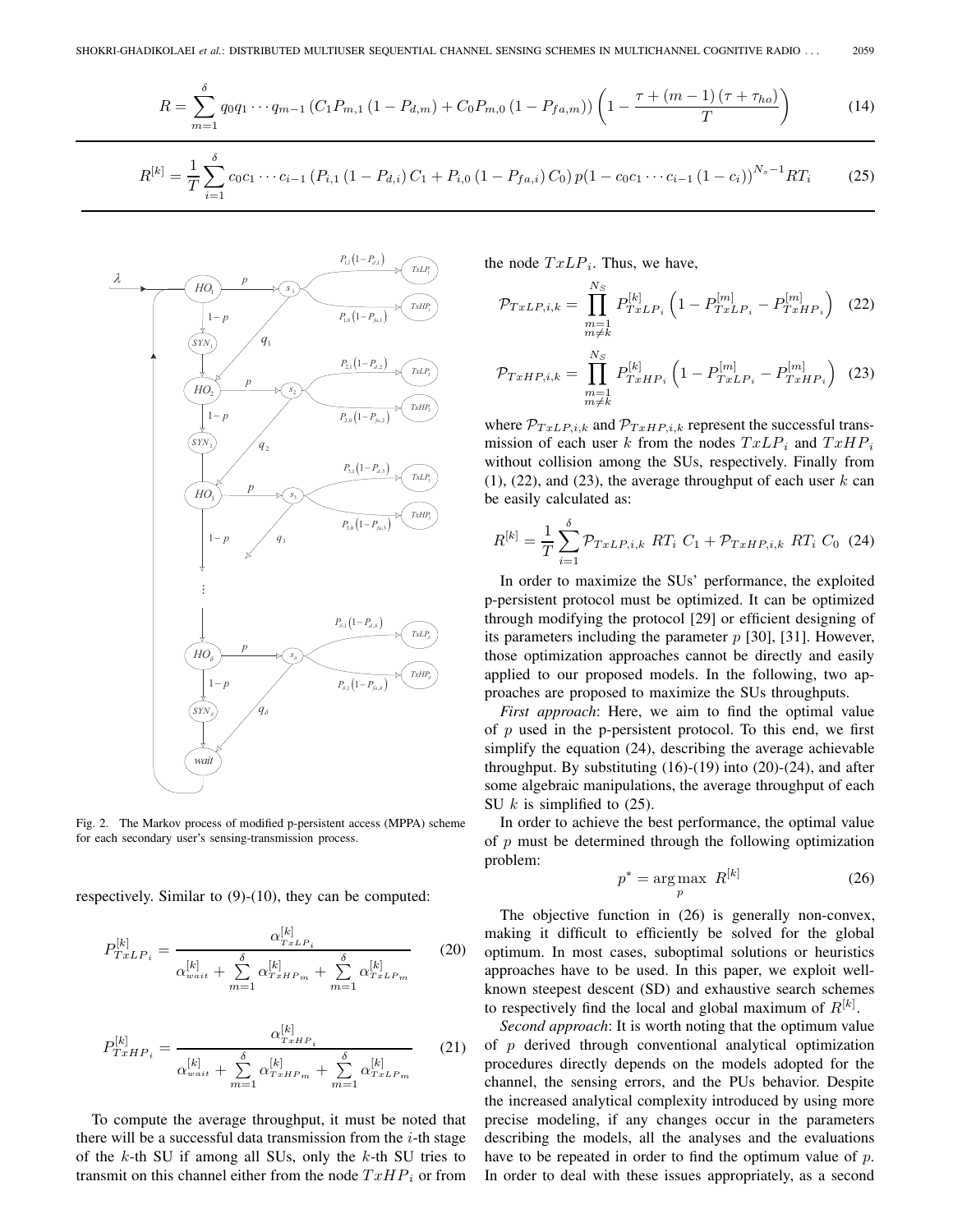λ

solution, we propose a more practical and simpler protocol for the SUs to enhance their average throughputs through properly tuning the value of  $p$ . Suppose that each SU periodically calculates its average throughput by inspecting the packets and their acknowledgments (ACKs) at the secondary transmitter for a period of time equal to  $T_{ep}$  (estimation period) [32].  $T_{en}$ , as a design parameter, depends on the PUs activities and the link behavior. Then, computing the average throughput in two consecutive estimation intervals, the SU can modify the value of p. We propose that in the  $i$ -th interval, p is adaptively determined by the following formula:

$$
p_{i+1} = \min(\max(p_i + \Delta p, 0), 1)
$$
 (27)

where for instance

$$
\Delta p = \begin{cases} 0.1 & \text{Thr}_i \geq \text{Thr}_{i-1} \\ -0.1 & \text{Thr}_i < \text{Thr}_{i-1} \end{cases} \tag{28}
$$

and  $Thr_i$  denotes the average throughput calculated in the *i*-th interval, and  $p_i$  represents the value of p adopted for the *i*-th interval. It is worth noting that the function  $p_i$  =  $\min(\max(\cdot, 0), 1)$  is used to limit the value of p within the range of  $[0, 1]$ . Following this protocol, if the network is not highly congested, the SU raises the value  $p_{i+1}$ , and hence increases the probability of sensing and then opportunistically data transmission as well. On the other hand, if more SUs struggle for accessing the network, each SU reduces its  $p_{i+1}$ to decrease the collision level. As a corollary, a higher average throughput can be achieved. Please note that the adaptive configuration scheme proposed requires no prior knowledge about the link behavior, such as the presence or absence probabilities of the PUs. Moreover, it is capable to effectively follow the variations in the link and to keep the average throughput at a high level, as will be demonstrated in the numerical results section.

Besides the average throughput of the SUs, the energy consumed in the handover procedure is another remarkable performance metric, especially for energy-aware protocols, and can be effectively used to assess different schemes. Hence, in the following, the average number of required handovers, or equivalently the average consumed energy, is derived. Note that the channel  $i$  will be chosen for the transmission if and only if (a) all  $(i - 1)$  previous channels are either not sensed due to the exploited p-persistent MAC protocol or sensed busy, (b) the channel i is sensed idle. So the k-th SU requires  $(i - 1)$ times handovers with the probability of  $c_1c_2 \ldots c_{i-1}(1 - c_i)$ , where  $c_i$ , the transition probability from the stage  $i$  to the stage  $i+1$ , is given in (16). The average number of handovers, denoted by  $N_{HO}$ , is easily computed as,

$$
N_{HO} = \sum_{i=1}^{\delta} (i-1)(1-c_i) \prod_{j=1}^{i-1} c_j + \delta \prod_{j=1}^{\delta} c_j \qquad (29)
$$

where the last term is corresponding to the possibility of no transmission in any of  $\delta$  transmission stages.

## IV. P-PERSISTENT RANDOM ACCESS SCHEME

The major disadvantage associated with the MPPA algorithm is that a high number of SUs  $(pN_p$  SUs) intend to sense the first channel through the node  $S_1$ . Similarly, the  $c_1N_p$ 



SUs' requests enter the node  $S_2$ , and so forth. While this structure facilitates the network modeling and the performance evaluation, it imposes a high level of contention among the SUs to exploit the spectrum resources in each stage and consequently degrades the performance regarding the average SUs' throughput. In order to mitigate the aforementioned problem, we consider the p-persistent random access (PPRA) scheme, which equally distributes the load of the SUs within all channels, and hereby decreases the contention level and raises the throughput of each SU.

Fig. 3 demonstrates the sensing-transmission stages of the proposed PPRA method. As it shows, at the  $i$ -th stages, a request is routed to the sensing nodes,  $S_{i,1}, S_{i,2}, \ldots, S_{i,N_n}$ , corresponding to the channels  $1, 2, \ldots, N_p$ , respectively, with the identical probabilities of  $\frac{p}{N_s}$ , after running a p-persistent protocol as described in the previous section. Then, the request will be directed to the corresponding transmission nodes, i.e.,  $T x L P_i$  or  $T x H P_i$ , or the next handover node, i.e.,  $H O_{i+1}$ . Regardless of the exploited load balancing technique, other processes and parameters are the same as the MPPA scheme.

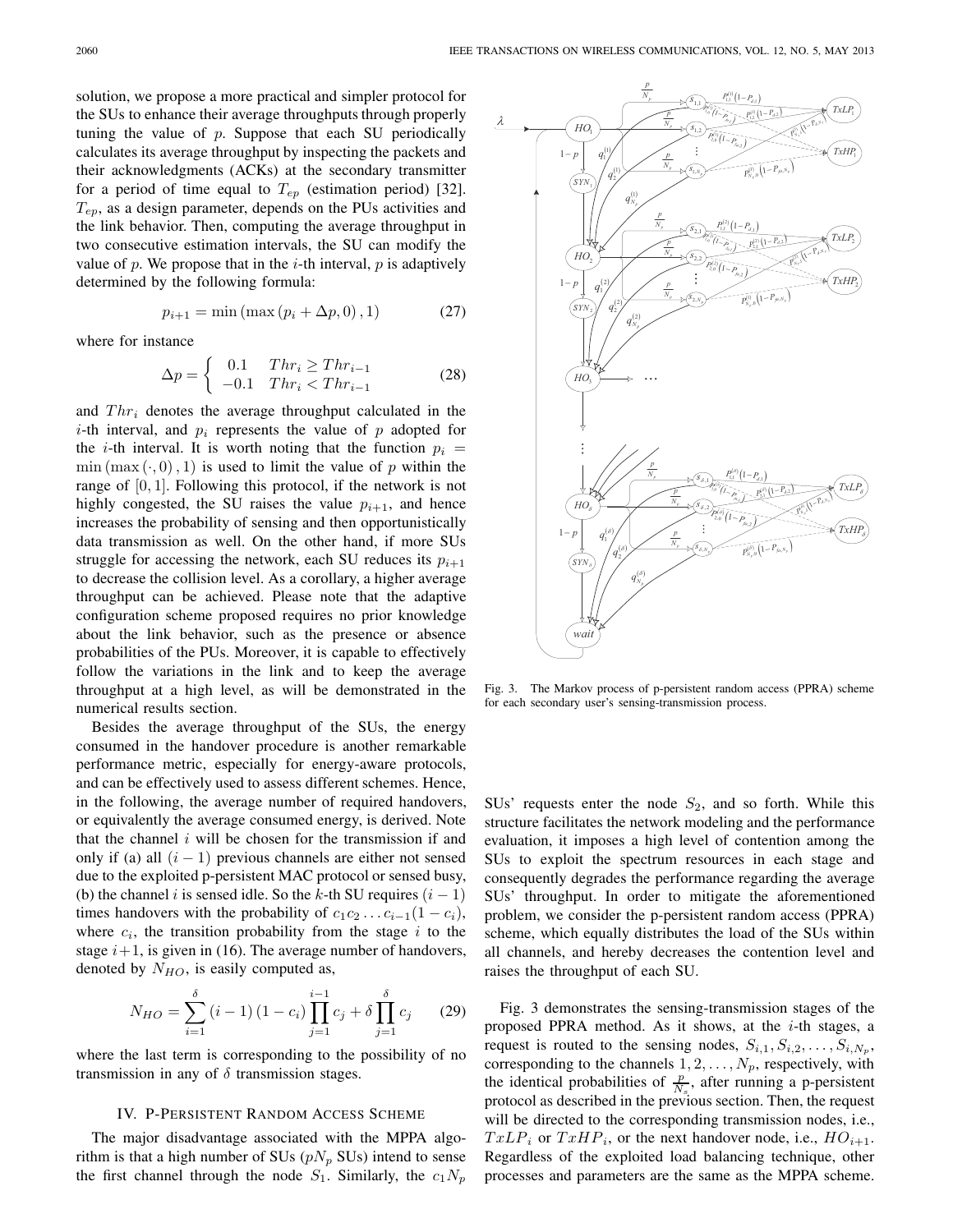#### *A. Performance Analysis*

In the PPRA model, a channel, which is sensed busy by an SU, can be occupied either by the PU or the other SUs; because it may have been detected as a transmission opportunity by another SU at the previous stages. Therefore, in this model, the impact of other SUs' transmissions must be considered on the channels occupation probabilities.

*Lemma 1*: The occupation probability of  $i$ -th channel at the beginning of *m*-th stage, denoted by  $P_{i,1}^{(m)}$ , is obtained as,

$$
P_{i,1}^{(m)} = P_{i,1}^{(m-1)} + P_{i,0} P_{fa,i} L^{(1)} + L^{(2)} + \dots + L^{(m-2)} U_i^{(m-1)}
$$
(30)

where  $L^{(m)}$  represents the number of the SUs sensing the *i*th channel at stage m, and  $U_i^{(m)}$  denotes the probability of transmission on the  $i$ -th channel at the stage  $m$  by at least one SU conditioned on the absence of the corresponding PU.  $P_{fa,i}$  is the false alarm probability of the *i*-th channel.

*Proof*: The proof is given in Appendix B.

*Proposition*: The *i*-th channel is sensed busy at the *m*-th stage with the following probability:

$$
q_i^{(m)} = P_{i,0}^{(m)} P_{fa,i} + P_{i,1}^{(m)} P_{d,i} , \quad 1 \le i \le N_p \tag{31}
$$

From Fig. 3, for the k-th SU  $\alpha_{HO_i}^{[k]}$  is obtained in (32), where  $q_i^{(i)}$  is defined in (31). From another perspective, the  $k$ -th SU may perform a handover and transit from the *i*-th stage to the  $(i + 1)$ -th stage. If we denote this probability by  $c_i^{[k]}$ , we have,

$$
\alpha_{HO_{i+1}}^{[k]} = c_i^{[k]} \alpha_{HO_i}^{[k]}, \quad 1 \le i \le \delta \tag{33}
$$

Taking (32) and (33) into account,  $c_i^{[k]}$  for the PPRA protocol is calculated as,

$$
c_i^{[k]} = 1 - p + p \frac{q_1^{(i)} + q_2^{(i)} + \dots + q_{N_p}^{(i)}}{N_p}
$$
 (34)

where  $c_0^{[k]} \triangleq 1$ . Since the derived probability does not depend on the superscript  $[k]$  we omit the superscript and depend on the superscript  $[k]$ , we omit the superscript and simply represent this parameter by  $c_i$ , which is the transition probability between two consecutive stages, similar to the definition given in (15)-(19) for the MPPA scheme. By the same steps taken in section III, we have,  $\alpha_{wait}^{[k]} = c_{\delta} \alpha_{HO_{\delta}}^{[k]},$ and,

$$
\alpha_{_{HO_i}}^{[k]} = \lambda^{[k]} \frac{c_1 c_2 \cdots c_{j-1}}{1 - c_1 c_2 \cdots c_{\delta}} , \quad 1 \leqslant i \leqslant \delta \tag{35}
$$

To evaluate the departure rates of the transmitter nodes of the *i*-th stage of the *k*-th SU, i.e.,  $\alpha_{T x L P_i}^{[k]}$  and  $\alpha_{T x H P_i}^{[k]}$ , first note that  $\alpha_{s_{i,j}}^{[k]} = \frac{p}{N_p} \alpha_{HO_i}^{[k]}$  for  $1 \le i \le \delta$  and  $1 \le j \le N_p$ .<br>Then,  $\alpha_{T x L P_i}^{[k]}$  is simply calculated in (36), where  $P_{d,j}$  is the detection probability of channel j, and  $P_{j,1}^{(i)}$  is defined in (30). If we define  $d_{1,i} \triangleq \frac{1}{N_p}$  $\sum_{i=1}^{N_p}$  $\sum_{j=1}$  $P_{j,1}^{(i)}$   $(1 - P_{d,j})$ , (36) is simplified to:

$$
\alpha_{T x L P_i}^{[k]} = \lambda^{[k]} p \ d_{1,i} \ \frac{c_1 c_2 \cdots c_{i-1}}{1 - c_1 c_2 \cdots c_{\delta}} \ , \ \ 1 \leq i \leq \delta \qquad (37)
$$

Similarly, for the node  $TxHP_i$  is derived in (38), where  $d_{0,i} = \frac{1}{N_p}$  $\sum_{i=1}^{N_p}$  $\sum_{j=1}$  $P_{j,0}^{(i)}(1-P_{fa,j}).$ 

Let  $\alpha_{x_{xLP_i|S_{i,j}}}^{[k]}$  and  $\alpha_{x_{xHP_i|S_{i,j}}}^{[k]}$  respectively represent the departure rates of the nodes  $T x L P_i$  and  $T x H P_i$  initiated from the node  $S_{i,j}$  (please see Fig. 3). From Fig. 3, we have:

$$
\alpha_{_{TxLP_i|S_{i,j}}}^{[k]} = P_{j,1}^{(i)} \left(1 - P_{d,j}\right) \alpha_{_{S_{i,j}}}^{[k]} = \frac{p}{N_p} P_{j,1}^{(i)} \left(1 - P_{d,j}\right) \alpha_{_{HO_i}}^{[k]} \tag{39}
$$

 $\epsilon$ 

$$
x_{T x H P_i | S_{i,j}}^{[k]} = P_{j,0}^{(i)} \left( 1 - P_{f a,j} \right) \alpha_{S_{i,j}}^{[k]} \tag{40}
$$

Further, assume that  $P^{[k]}_{T x L P_i, S_{i,j}}$  and  $P^{[k]}_{T x H P_i, S_{i,j}}$  denote the probabilities of transmission from the node  $TxLP_i$  and  $TxHP_i$  on the j-th channel, respectively, i.e., the request is directed from the node  $S_{i,j}$  to the node  $TxLP_i$  or  $TxHP_i$ . Then,  $P_{T x L P_i, S_{i,j}}^{[k]}$  is derived in (41), and similarly,

$$
P_{TxHP_i, S_{i,j}}^{[k]} = \frac{\alpha_{TxHP_i|S_{i,j}}^{[k]}}{\alpha_{wait}^{[k]} + \sum_{i=1}^{\delta} \alpha_{TxHP_i}^{[k]} + \sum_{i=1}^{\delta} \alpha_{TxLP_i}^{[k]}} \qquad (42)
$$

where  $\alpha_{T_x L P_x}^{[k]}$  and  $\alpha_{T_x H P_y}^{[k]}$  are derived in (37) and (38), respectively. The k-th  $SU$  will be able to successfully transmit data from the  $i$ -th stage with the probability of:

$$
\mathcal{P}_{T x L P, i,k} = \sum_{j=1}^{N_p} \prod_{\substack{m=1 \ m \neq k}}^{N_S} P_{T x L P_i, S_{i,j}}^{[k]} \chi_{i,j}^{[m]} \tag{43}
$$

$$
\mathcal{P}_{TxHP,i,k} = \sum_{j=1}^{N_p} \prod_{\substack{m=1 \ m \neq k}}^{N_S} P_{TxHP_i, S_{i,j}}^{[k]} \chi_{i,j}^{[m]} \tag{44}
$$

$$
\chi_{i,j}^{[m]} = 1 - P_{T x L P_i, S_{i,j}}^{[m]} - P_{T x H P_i, S_{i,j}}^{[m]} \tag{45}
$$

and finally, the average throughput of each SU  $k$  is computed by substituting (43)-(44) into (24). Similar to the MPPA model, the average throughput achieved in the PPRA model can be locally, globally, or adaptively optimized by applying the same approaches described for the MPPA scheme.

By following the same procedures as in section III, the average number of required handovers for the PPRA scheme can be obtained by substituting the corresponding  $c_i$ , provided in (34), into (29).

#### V. NUMERICAL RESULTS

In this section, the performances of the proposed schemes are evaluated and compared by the analytical results and simulations considering the effects of different parameters introduced throughout the paper. The values of parameters used for the numerical evaluation are given in Table I. The energy detector (ED), as the most prevalent channel sensor for the CRNs in the literature [33], is exploited to simulate the sensing nodes. The detailed structure and performance of the ED can be found in [34]. The value of sampling frequency is adopted from [26], and the minimum allowable value of detection probability,  $P_d^{min}$ , the maximum admissible false alarm probability,  $P_{fa}^{max}$ , and the time slot duration, T, are chosen according to *IEEE 802.22* standard [28] and [35].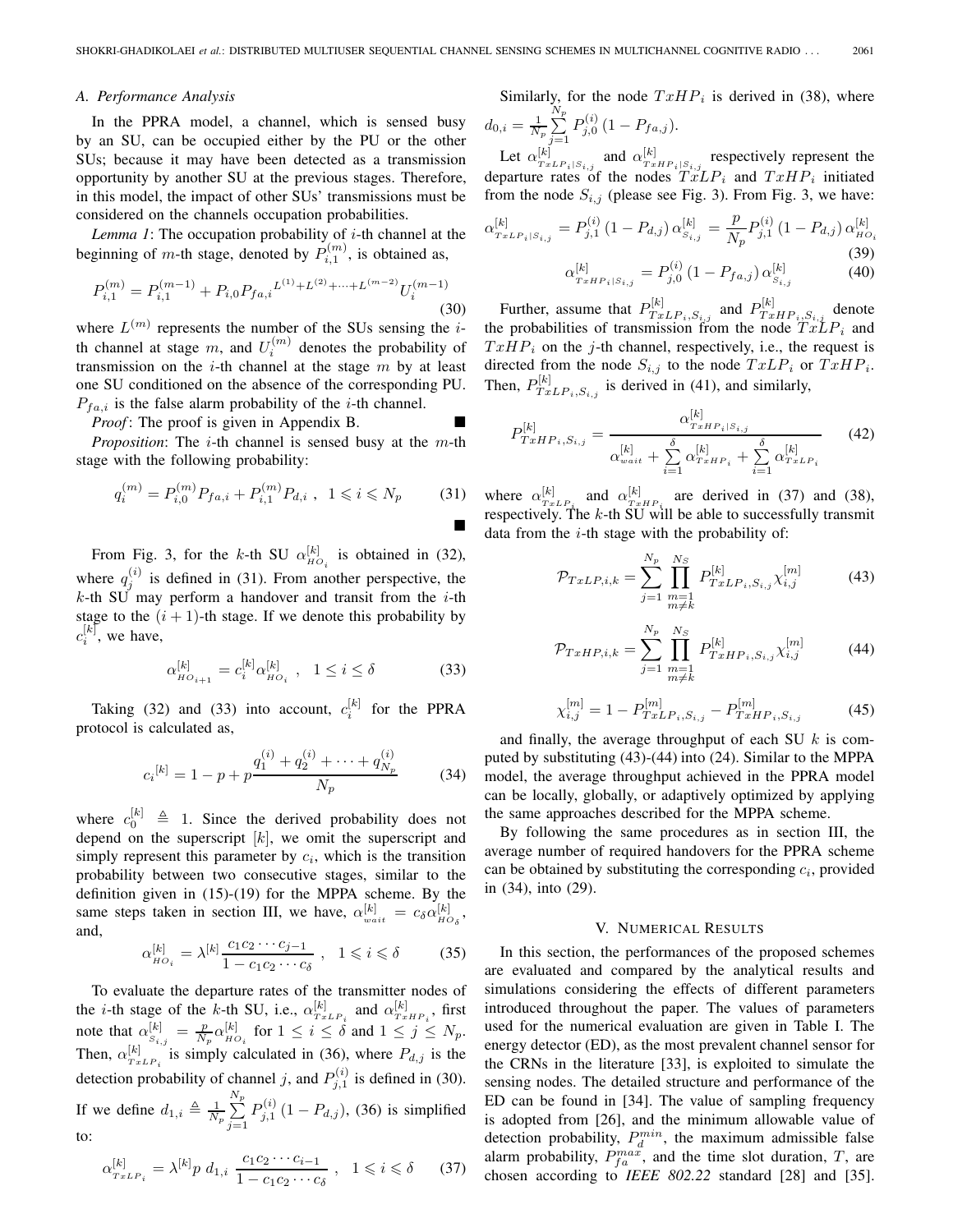$$
\alpha_{HO_i}^{[k]} = (1-p) \alpha_{HO_{i-1}}^{[k]} + \frac{p}{N_p} \left( q_1^{(i-1)} + q_2^{(i-1)} + \dots + q_{N_P}^{(i-1)} \right) \alpha_{HO_{i-1}}^{[k]} = \left( 1 - p + p \frac{\sum\limits_{j=1}^{N_p} q_j^{(i-1)}}{N_p} \right) \alpha_{HO_{i-1}}^{[k]}, \quad 2 \le i \le N_p
$$
\n(32)

$$
\alpha_{T x L P_i}^{[k]} = P_{1,1}^{(i)} \left(1 - P_{d,1}\right) \alpha_{S_{i,1}}^{[k]} + \dots + P_{N_p,1}^{(i)} \left(1 - P_{d,N_p}\right) \alpha_{S_{i,N_p}}^{[k]} = \left(\frac{\sum_{j=1}^{N_p} P_{j,1}^{(i)} \left(1 - P_{d,j}\right)}{N_p}\right) p \alpha_{H O_i}^{[k]}, \quad 1 \leq i \leq \delta \tag{36}
$$

$$
\alpha_{T x H P_i}^{[k]} = \sum_{j=1}^{N_p} P_{j,0}^{(i)} \left(1 - P_{f a,j}\right) \alpha_{s_{i,j}}^{[k]} = \left(\frac{\sum_{j=1}^{N_p} P_{j,0}^{(i)} \left(1 - P_{f a,j}\right)}{N_p}\right) p \alpha_{H O_i}^{[k]} = \lambda^{[k]} p d_{0,i} \frac{c_1 c_2 \cdots c_{i-1}}{1 - c_1 c_2 \cdots c_{\delta}}, \quad 1 \leq i \leq \delta \tag{38}
$$

$$
P_{TxLP_i,S_{i,j}}^{[k]} = \frac{\alpha_{TxLP_i|S_{i,j}}^{[k]}}{\alpha_{wait}^{[k]} + \sum_{i=1}^{\delta} \sum_{j=1}^{N_p} \alpha_{TxHP_i|S_{i,j}}^{[k]} + \sum_{i=1}^{\delta} \sum_{j=1}^{N_p} \alpha_{TxLP_i|S_{i,j}}^{[k]} + \sum_{i=1}^{\delta} \sum_{j=1}^{N_p} \alpha_{TxLP_i|S_{i,j}}^{[k]} + \sum_{i=1}^{\delta} \alpha_{TxHP_i}^{[k]} + \sum_{i=1}^{\delta} \alpha_{TxHP_i}^{[k]} + \sum_{i=1}^{\delta} \alpha_{TxLP_i}^{[k]}} \tag{41}
$$

TABLE I SIMULATION PARAMETERS

| Parameter         | Description                               | $\overline{V}$ alue |
|-------------------|-------------------------------------------|---------------------|
| pmin              | Minimum allowable detection probability   | 0.9                 |
| $P_{fa}^{\max}$   | Maximum allowable false alarm probability | 0.1                 |
| $f_s$             | Receiver sampling frequency               | 6 MHz               |
| T                 | Time-slot duration                        | $10 \text{ ms}$     |
| $\tau_{ho}$       | Required time for handover                | $0.01$ ms           |
| $\gamma_s$        | Received SNR due to the SU signal         | 5 dB                |
| $\gamma_{\bm{p}}$ | Received SNR due to the PU signal         | 5 dB                |

In simulation evaluations, the average throughput has been computed after simulating each scenario for 100 time slots. In Figs. 4 and 5, a CRN with one SU, and in Figs. 6-11, a CRN with multiple SUs case are considered.

Fig. 4 shows the average throughput<sup>2</sup> of the single SU using sequential channel sensing scheme versus normalized sensing time (i.e.,  $\tau/T$ ) based on both analytical and simulation results. From this Fig., it can be realized that the simulation results well coincide the analytical results, which further validates our analytical derivations. In general, as the sensing time increases, the detector senses the channels more accurately and finds more transmission opportunities. However, by increasing the sensing time, less time remains for the transmission. Hence, there exists a tradeoff between the average SU's throughput and its detection accuracy. As it can be seen in Fig. 4, first the SU throughput increases by  $\tau$ (due to more accurate sensing); then after an optimum point where  $P_d$  and  $P_{fa}$  are in an acceptable level, the throughput starts decreasing due to the reduction of the time left for the transmission. From Fig. 4, there exists an optimum value for the spectrum sensing time.



Fig. 4. Secondary user normalized throughput versus normalized sensing time for a CRN with single secondary user.



Fig. 5. The maximum normalized throughput versus the number of primary users for a CRN with one secondary user.

<sup>&</sup>lt;sup>2</sup>Please note that the average throughput has been normalized to  $C_0$ .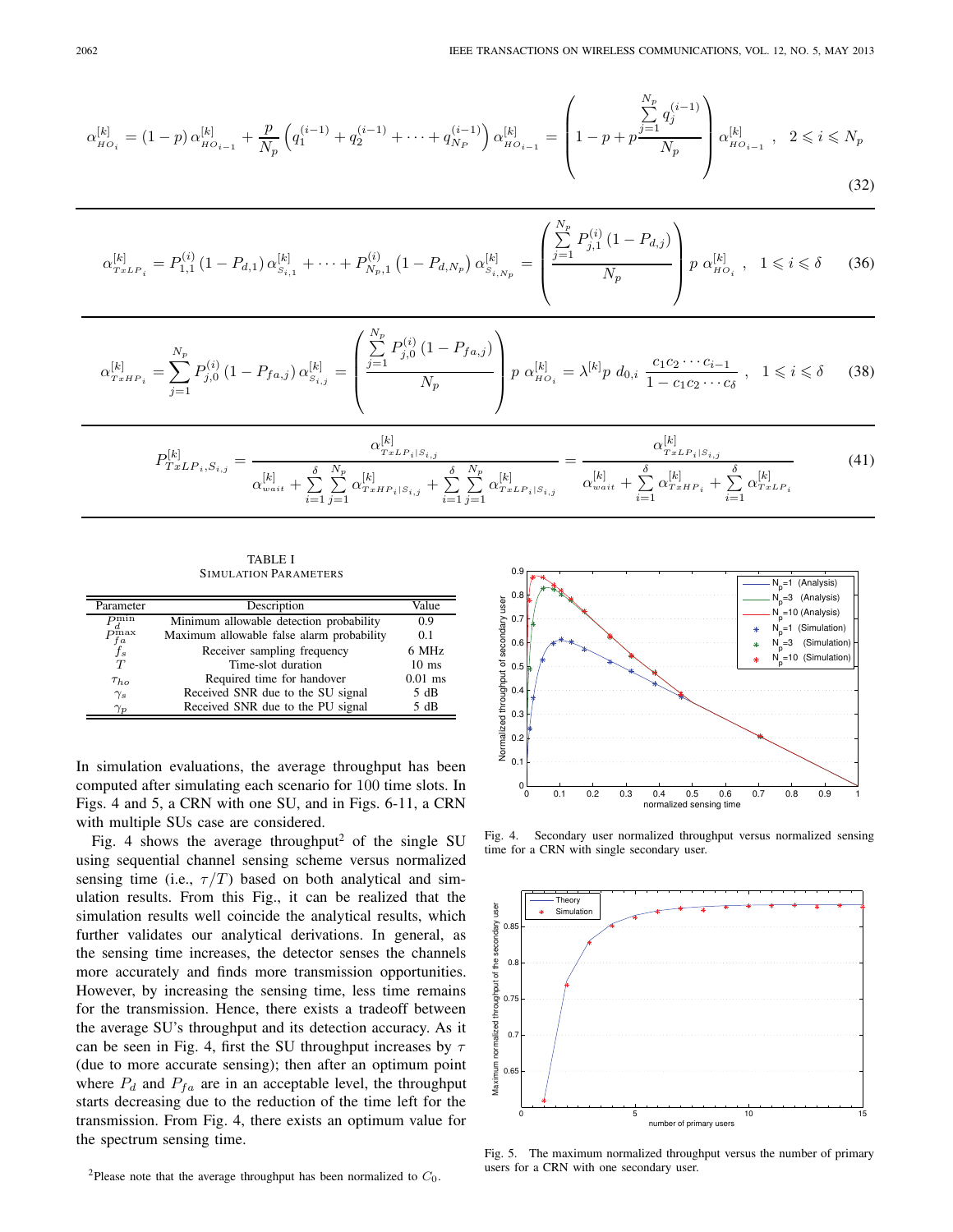Fig. 5 further verifies our analysis and represents the plot of the maximum achievable throughput, corresponding to the optimum value of the spectrum sensing time, versus the number of PUs. Main points highlighted in Fig. 5 are twofold. First, as the number of primary channels increases, the SU throughput increases as well, but in a saturating manner. This is due to the fact that, though the average number of obtained transmission opportunities increases by the number of primary channels, but the average time left for the transmission reduces. Second, this figure clearly demonstrates the importance and efficiency of having multiple handovers. Interestingly, the improvement in the SU's maximum throughput when using multiple handovers is about 44.5% compared to the case of  $N_p = 1$ , with no handover capability, for the example considered.

Fig. 6 illustrates the plot of the average throughput of an SU versus the normalized sensing time for the MPPA scheme considering a primary network with 10 PUs and a secondary network with 5 SUs. Increasing the channel sensing time,  $\tau$ , affects the SUs' average throughput as discussed in Fig. 4. Moreover, increasing the channel sensing probability raises the contention level among the SUs and consequently reduces their average throughputs.

The energy efficiency of the PPRA scheme compared to the MPPA strategy is demonstrated through Fig. 7, which shows the plot of the SUs' average throughput versus the average number of handovers assuming that  $\tau/T = 0.24$ . Due to the load distributing nature of the PPRA scheme, this protocol achieves remarkably higher average throughput for a certain number of handovers. Specifically, for  $N_{HO} = 3.72$ , the throughput achieved by the PPRA is about 3.5 times more than the one achieved by the MPPA scheme.

Figs. 8 and 9 further verify the advantages of the PPRA algorithm compared to the MPPA schemes. These figures respectively compare the average throughput and the collision probability of an SU obtained by the proposed MPPA and the PPRA schemes for the case of  $N_p = 8$ ,  $N_s = 5$ , and  $\tau/T = 0.24$ . As can be realized, the average throughput obtained by the MPPA scheme is lower than the one achieved by the PPRA scheme. In both schemes, the SUs sense the channels with higher probability as the channel sensing probability,  $p$ , increases. Although the increase of  $p$  can raise the chance of finding a transmission opportunity, it increases the average level of contention among the SUs. Therefore, there is a tradeoff on the value of  $p$ , and it can be optimally designed in order to reach the maximum average throughput. For the example considered, the maximum throughput achieved by the PPRA scheme is about 3.63 times more than that of the MPPA scheme. Also, as less requests compete for accessing the same channel in the PPRA scheme, the breaking point of the PPRA's average throughput is greater than the MPPA protocol. In addition, as Fig. 9 shows, less collision is imposed by the PPRA scheme compared to the MPPA due to the exploited load balancing method.

To more clearly illustrate the performance enhancement due to optimal p-persistent policies, Table II compares the average throughput for four different cases: 1) a typical value of p, i.e.,  $p = 0.8, 2$ ) global optimum value of p, which is obtained through the exhaustive search, 3) a local optimum value of  $p$ , which is obtained through the SD algorithm for



Fig. 6. Average secondary user normalized throughput versus normalized sensing time.



Fig. 7. Average secondary user normalized throughput versus average number of handovers.

three different initial values, and 4) a proper value of  $p$ , which is obtained through adaptive protocol proposed. As expected, adopting the optimal and suboptimal p-persistent policies increase the average throughput. The exhaustive search grants the maximum throughput at the cost of massive computational burden. The SD algorithm well approximates the optimal value of the throughput for three different examples considered for its initial values. Albeit this algorithm cannot guarantee the global optimum value of  $p$ , its much lower computational burden is a key advantage. Finally, for the adaptive protocol proposed, the SUs throughput remains at an acceptable level while no information about other SUs (even  $N<sub>s</sub>$ ) is required. Intuitively, selecting a method to find a proper value highly depends on the information available and the tradeoff between the computational cost affordable and the optimality of the solution desirable.

The SUs' average collision probability at each stage are depicted in Fig. 10 for both MPPA and PPRA schemes. In the first stages, the transmitter nodes face more collisions, and the probability of collision reduces as the requests intend to transmit in the higher stages. Again, the MPPA protocol leads to collision among the SUs with higher probability than the PPRA scheme.

Finally, we investigate the performance of a simple improvement of the PPRA scheme, called improved-PPRA. In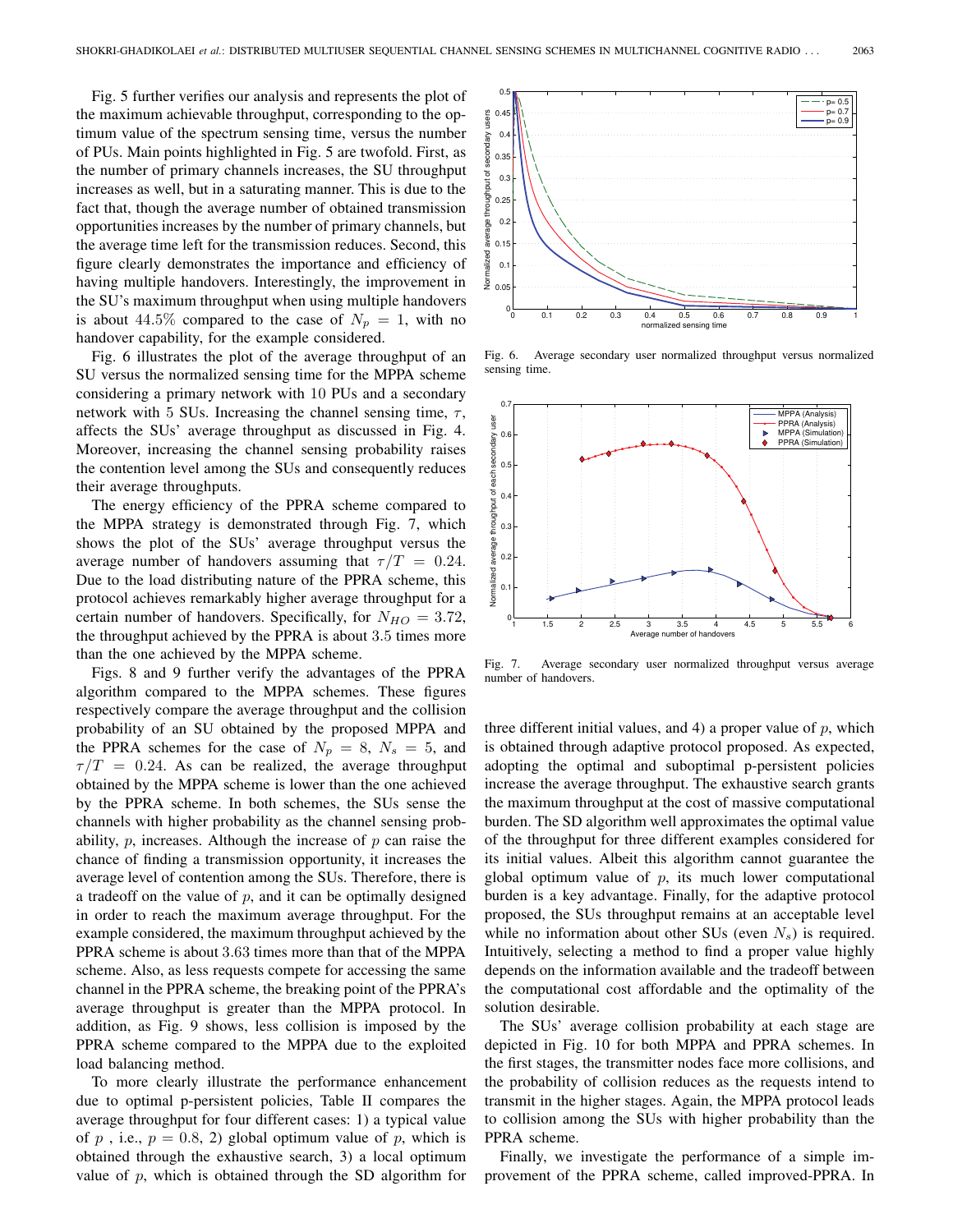TABLE II IMPACT OF OPTIMAL P-PERSISTENT PROTOCOL ON THE AVERAGE THROUGHPUT OF THE SU  $k$ .

|                   |                  | $N_n$       |             | $N_s = 3, N_n$ |             | $[N_s = 5, N_n]$<br>$=5$ |             | $N_s = 5, N_p = 8$ |             |
|-------------------|------------------|-------------|-------------|----------------|-------------|--------------------------|-------------|--------------------|-------------|
|                   |                  | <b>MPPA</b> | <b>PPRA</b> | <b>MPPA</b>    | <b>PPRA</b> | <b>MPPA</b>              | <b>PPRA</b> | <b>MPPA</b>        | <b>PPRA</b> |
| $p = 0.8$         |                  | 0.7072      | 0.7113      | 0.3315         | 0.5824      | 0.116                    | 0.4602      | 0.0737             | 0.555       |
| Exhaustive search |                  | 0.7471      | 0.7584      | 0.3596         | 0.5945      | 0.1534                   | 0.5153      | 0.1848             | 0.5689      |
| The SD algorithm  | $= 0.1$<br>$p_0$ | 0.747       | 0.7562      | 0.3594         | 0.5939      | 0.1531                   | 0.5152      | 0.1848             | 0.5684      |
|                   | $p_0 = 0.5$      | 0.7471      | 0.7556      | 0.3596         | 0.5941      | 0.1533                   | 0.5151      | 0.1847             | 0.5682      |
|                   | $= 0.9$<br>$p_0$ | 0.7471      | 0.7551      | 0.3595         | 0.5943      | 0.1532                   | 0.5152      | 0.1844             | 0.5689      |
| Adaptive protocol |                  | 0.7471      | 0.7493      | 0.3579         | 0.591       | 0.1487                   | 0.5086      | 0.1829             | 0.5675      |



Fig. 8. Maximum normalized throughput of each secondary user versus the channel sensing probability.



Fig. 9. Average collision probability of requests versus the channel sensing probability.

contrast to the PPRA scheme, in which in each random access stage, a sensing channel is selected uniformly from all the  $N_p$  channels, in the improved scheme, once an SU senses a PU channel occupied, the SU avoid sensing this channel in later random access stages. Fig. 11 compares the the average throughputs of the PPRA scheme versus the improved PPRA scheme. As can be observed, the average throughput is slightly raised. The results presented in Fig. 11 are based on simulation, since the analytical performance evaluation of the improved PPRA protocol is highly complicated. From the results observed, the performance of the proposed PPRA scheme, analytically formulated in (30)-(44), can be considered as a tight lower bound of the improved PPRA protocol.



Fig. 10. Average collision probability of requests in various stages.



Fig. 11. Comparison between the average achievable throughputs of the PPRA and improved-PPRA schemes for  $p = 0.8$ .

#### VI. CONCLUSION

Designing, modeling, and systematic performance evaluating of sequential channel sensing schemes in a multichannel cognitive radio networks (CRNs) have been investigated. First, finite state Markovian process-based structure has been exploited to effectively model the behavior of a single secondary user (SU) in the CRN. This model has been validated by analytical analysis and simulations, and then extended to a multiuser CRN. Modified p-persistent access (MPPA) has been introduced, and its performance in terms of the average SUs' throughput and the average number of handovers has been evaluated. In order to appropriately mitigate the problem associated with the MPPA scheme, a distributed sensingaccess policy, called p-persistent random access (PPRA), has been proposed, which statistically distributes the SUs'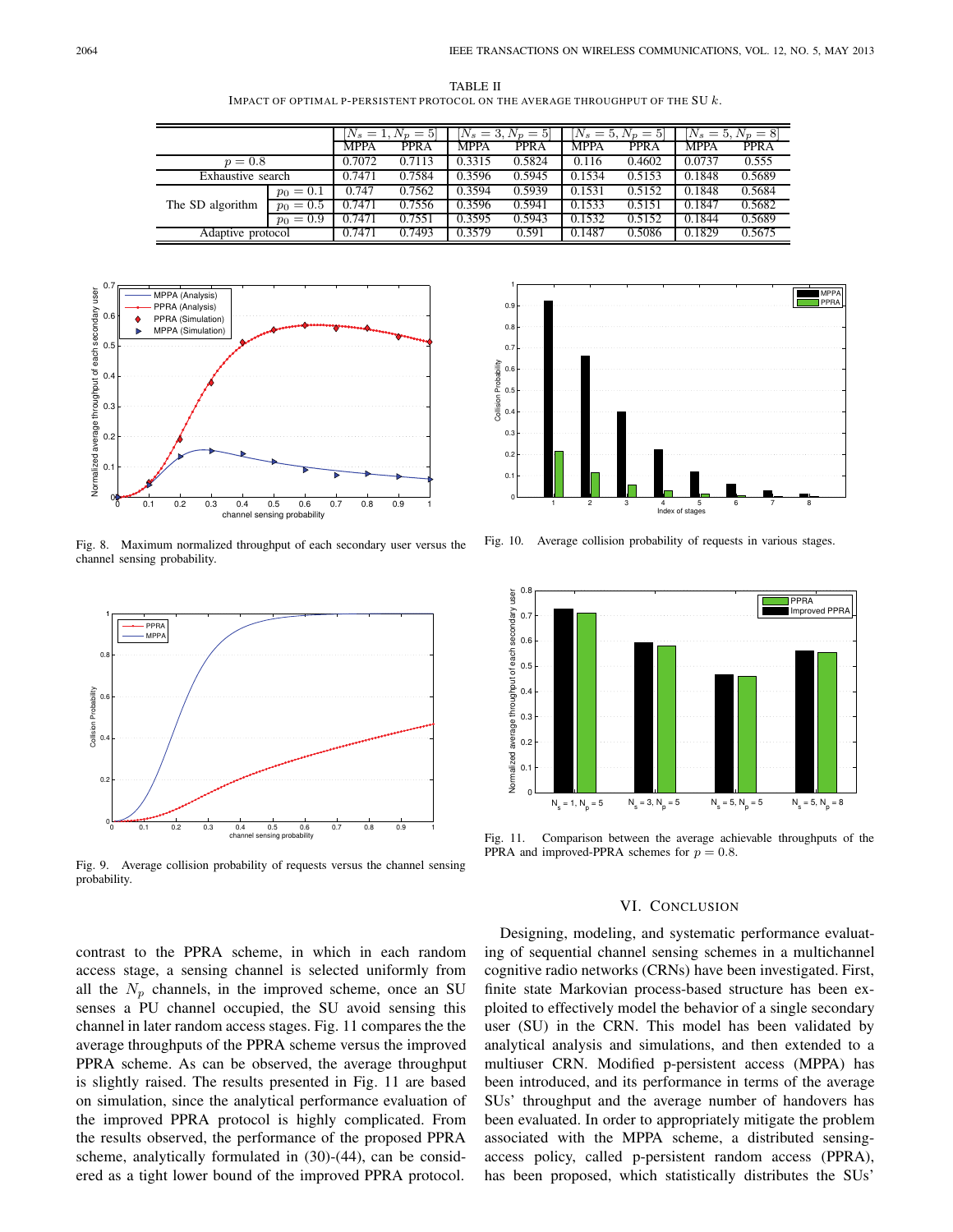load among all channels. Consequently, as discussed in the paper, this scheme provides lower contention among SUs for accessing same channels and offers higher average throughput, as demonstrated through exhaustive numerical performance evaluations.

#### APPENDIX A

*Lemma 1*: The average achievable throughput can be calculated as,

$$
R = \sum_{m=1}^{\delta} q_0 q_1 \cdots q_{m-1} \kappa_m \left( 1 - \frac{\tau + (m-1)(\tau + \tau_{ho})}{T} \right)
$$
\n(46)

where  $\kappa_m = C_1 P_{m,1} (1 - P_{d,m}) + C_0 P_{m,0} (1 - P_{fa,m})$  and  $q_0 \stackrel{\Delta}{=} 1.$ <br>Proo

*Proof*: Before proofing Lemma 1, we note that if the SU transmits on the m-th channel (i.e., after  $(m - 1)$  times handover), the average achievable throughput is calculated as,

$$
r^{(m)} = \kappa_m \left(\frac{RT_m}{T}\right) \tag{47}
$$

where  $RT_m$ , the time remained for the transmission, is defined in (1).

Now, we prove the lemma using the mathematical induction. Let  $\mathcal{R}_{(i)}$  denote the average achievable throughput when the maximum number of sensed channel is  $i$ . We intend to show that  $\mathcal{R}_{(i)}$  can be computed as:

$$
\mathcal{R}_{(i)} = \sum_{m=1}^{i} q_0 q_1 \cdots q_{m-1} \kappa_m \left(\frac{RT_m}{T}\right) \tag{48}
$$

For  $i = 1$ , the maximum achievable throughput can be calculated as [26],

$$
\mathcal{R}_{(1)} = (C_1 P_{1,1} (1 - P_{d,1}) + C_0 P_{1,0} (1 - P_{fa,1})) \left(\frac{RT_1}{T}\right)
$$
\n(49)

Suppose  $\mathcal{R}_{(i)}$  is true, we investigate the validity of  $\mathcal{R}_{(i+1)}$ . We know,

$$
\mathcal{R}_{(i+1)} = \mathcal{R}_{(i)} + r^{(i+1)} \times \Pr \{\text{minimum number of HOs} = i\}
$$
\n(50)

where 
$$
r^{(i+1)}
$$
 is defined in (47).  
Pr {minimum number of HOs = *i*} is equal to  $q_1q_2 \cdots q_i$ ,  
based on independent of different channels, where  $q_i$  is  
defined in (2). Therefore,

$$
\mathcal{R}_{(i+1)} = \mathcal{R}_{(i)} + q_1 q_2 \cdots q_i \kappa_{i+1} \left( \frac{RT_{i+1}}{T} \right) \tag{51}
$$

which leads to (46) for  $i = \delta$ , i.e.,  $\mathcal{R}_{(i)} = \mathcal{R}_{(\delta)} = R$ .

## APPENDIX B

Suppose  $P_{i,1}^{(m)}$  denote the occupation probability of the *i*th channel at the beginning of the  $m$ -th stage. For the first stage, the SUs have not sensed any channels yet, and therefore the occupation probability of each channel is equal to the corresponding PU's presence probability. Thus, we have:

$$
P_{i,1}^{(1)} = P_{i,1} \ , \ \ 1 \le i \le N_p \tag{52}
$$

Let  $\mathcal{N}_x$  be the number of the SUs that have requests at the node x. So, from Fig. 3, we have,  $\mathcal{N}_{HO_1} = N_s$ . The average number of the SUs that sense the i-th channel at the first stage, represented by  $L^{(1)}$ , can be computed as:

$$
L^{(1)} = \frac{p}{N_p} \mathcal{N}_{HO_1} = p \frac{N_s}{N_p}
$$
 (53)

Each channel, e.g. the *i*-th channel, is sensed by  $L^{(1)}$ SUs at the first stage. Each of these SUs might sense the corresponding channel free. In this case, the user starts its transmission on the channel, and therefore contributes to this channel's occupation probability at the beginning of the next sensing stage. The probability of transmission on the  $i$ -th channel by at least one SU conditioned on the absence of the PU can be computed as,

$$
\mathbb{U}_i^{(1)} = 1 - P_{fa,i}^{L^{(1)}} \tag{54}
$$

 $\mathbb{U}_i^{(m)}$  is the probability that at least one SU transmits on the i-th channel (or equivalently one SU senses the channel free) at the end of the m-th stage conditioned on the absence of the PU. Considering (52), (53), and (54), we have:

$$
P_{i,1}^{(2)} = P_{i,1} + P_{i,0} \mathbb{U}_i^{(1)}
$$
  
=  $P_{i,1} + P_{i,0} \left( 1 - P_{fa,i}^{p \frac{N_s}{N_p}} \right)$  (55)

At the second stage, the number of SUs whose requests enter the node  $HO_2$  is calculated in (56), where  $q_i^{(m)}$  is defined in (31). We have,

$$
\mathbb{U}_i^{(2)} = 1 - P_{fa,i}^{L^{(2)}} \tag{57}
$$

where  $L^{(2)} = \frac{p}{N_p} \mathcal{N}_{HO_2}$ . Therefore the *i*-th channel occupation probability at the beginning of the third stage can be tion probability at the beginning of the third stage can be computed as:

$$
P_{i,1}^{(3)} = P_{i,1} + P_{i,0} \mathbb{U}_i^{(1)} + P_{i,0} P_{fa,i}^{L^{(1)}} \mathbb{U}_i^{(2)}
$$
  
=  $P_{i,1}^{(2)} + P_{i,0} P_{fa,i}^{L^{(1)}} \mathbb{U}_i^{(2)}$  (58)

Following the same steps, at the  $m$ -th stage we have,

$$
P_{i,1}^{(m)} = P_{i,1}^{(m-1)} + P_{i,0} P_{fa,i}^{L^{(1)} + L^{(2)} + \dots + L^{(m-2)}} \mathbb{U}_i^{(m-1)}
$$
(59)

where

$$
\mathbb{U}_i^{(m)} = 1 - P_{fa,i}^{L^{(m)}} \tag{60}
$$

$$
L^{(m)} = \frac{p}{N_p} \mathcal{N}_{HO_m} \tag{61}
$$

and

$$
\mathcal{N}_{HO_m} = \left( (1-p) + \frac{p}{N_p} \sum_{i=1}^{N_p} q_i^{(m-1)} \right) \mathcal{N}_{HO_{m-1}} \qquad \blacksquare
$$

It is worth mentioning that for the PPRA model, a channel can be free, occupied by the PU, or occupied by some  $SUs<sup>3</sup>$ . Therefore, the SUs do not face the same received signal levels when sensing a channel at different stages. As the statistics of the signal transmitted on the channel varies at each stage, the

<sup>3</sup>The channel may have been detected as a transmission opportunity by the SUs at the previous stages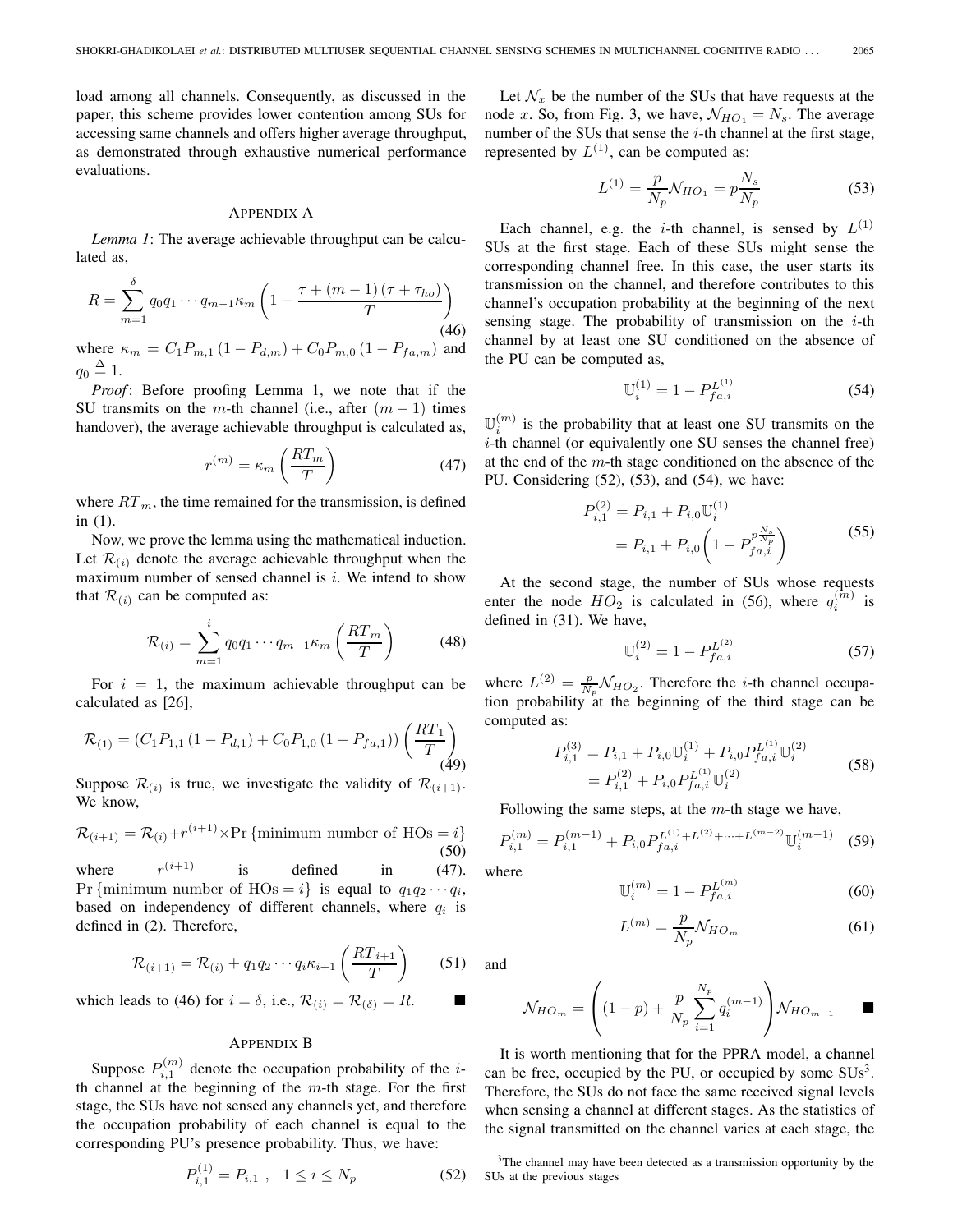$$
\mathcal{N}_{HO_2} = (1-p)\mathcal{N}_{HO_1} + q_1^{(1)}\mathcal{N}_{S_{1,1}} + q_2^{(1)}\mathcal{N}_{S_{1,2}} + \dots + q_{N_p}^{(1)}\mathcal{N}_{S_{1,N_p}} = \left( (1-p) + \frac{p}{N_p} \left( q_1^{(1)} + q_2^{(1)} + \dots + q_{N_p}^{(1)} \right) \right) \mathcal{N}_{HO_1}
$$
 (56)

channel sensing qualities of the SUs will change as well<sup>4</sup>. Hence, for the model to be more accurate, different miss detection probabilities in various stages for the PPRA model must be considered. On the other hand, studying this modification on the network throughput complicates the problem. In this paper, we attempt to introduce an initial version of the model, in which the applied false alarm and missed detection probabilities are related to the worst case, i.e.,  $P_{fa}^{\text{max}}$  and  $P_{rad}^{\text{max}} = 1 - P_d^{\text{min}}$ . Please note that those probabilities must<br>be considered lower than the values imposed by *IEEE 802.22* be considered lower than the values imposed by *IEEE 802.22* standards [28]. Modifying the model for a more practical situation is left for future studies.

#### **REFERENCES**

- [1] I. F. Akyildiz, W. Y. Lee, M. C. Vuran, and S. Mohanty, "NeXt generation / dynamic spectrum access / cognitive radio wireless networks: a survey," *Comput. Netw. J.*, vol. 50, pp. 2127–2159, Sept. 2006.
- [2] A. He, K. K. Bae, T. R. Newman, J. Gaeddert, K. Kim, R. Menon, L. Morales, J. Neel, Y. Zhao, J. H. Reed, and W. H. Tranter, "A survey of artificial intelligence for cognitive radios," *IEEE Trans. Veh. Technol.*, vol. 59, no. 4, pp. 1578–1592, May 2010.
- [3] L. C. Wang, C. W. Wang, and C. J. Chang, "Modeling and analysis for spectrum handoffs in cognitive radio networks," *IEEE Trans. Mobile Comput.*, vol. 11, no. 9, pp. 1499–1513, Sept. 2012.
- [4] S. Srinivasa and S. A. Jafar, "The throughput potential of cognitive radio: a theoretical perspective," *IEEE Commun. Mag.*, pp. 73–79, May 2007.
- [5] C.-W. Wang, L.-C. Wang, and F. Adachi, "Modeling and analysis for reactive-decision spectrum handoff in cognitive radio networks," *2010 IEEE Global Commun. Conf.*
- [6] L.-C. Wang, C.-W. Wang, and K.-T. Feng, "A queueing-theoretical framework for QoS-enhanced spectrum management in cognitive radio networks," *IEEE Wireless Commun.*, vol. 18, no. 6, pp. 18–26, Dec. 2011.
- [7] B. Kahraman and F. Buzluca, "A novel channel handover strategy to improve the throughput in cognitive radio networks," in *Proc. 2011 International Wireless Commun. Mobile Comput. Conf.*, pp. 107–112.
- [8] D. Lu, X. Huang, C. Liu, and J. Fan, "Adaptive power control based spectrum handover for cognitive radio networks," in *Proc. 2010 IEEE Wireless Commun. Netw. Conf.*, pp. 1618–1622.
- [9] S. Kim and G. B. Giannakis, "Sequential and cooperative sensing for multi-channel cognitive radios," *IEEE Trans. Signal Process.*, vol. 58, no. 8, pp. 4239–4253, Aug. 2010.
- [10] T. Zhang, K. L. Y. Wu, and D. H. K. Tsang, "Optimal scheduling of cooperative spectrum sensing in cognitive radio networks," *IEEE Syst. J.*, vol. 4, no. 4, pp. 535–549, Dec. 2010.
- [11] X. Li, Q. Zhao, X. Guan, and L. Tong, "Optimal cognitive access of Markovian channels under tight collision constraints," *IEEE J. Sel. Areas Commun.*, vol. 29, no. 4, pp. 476–759, Apr. 2011.
- [12] A. Sabharwal, A. Khoshnevis, and E. Knightly, "Opportunistic spectral usage: bounds and a multi-band CSMA/CA protocol," *IEEE/ACM Trans. Netw.*, vol. 15, no. 3, pp. 533–545, June 2007.
- [13] J. Jia, Q. Zhang, and X. S. Shen, "HC-MAC: a hardware-constrained cognitive MAC for efficient spectrum management," *IEEE J. Sel. Areas Commun.*, vol. 26, no. 1, pp. 106–117, June 2008.
- [14] D. J. Lee and M. S. Jang, "Optimal spectrum sensing time considering spectrum handoff due to false alarm in cognitive radio networks," *IEEE Commun. Lett.*, vol. 13, no. 12, pp. 899–901, Dec. 2009.

<sup>4</sup>Please note that a false alarm occurs when a free channel is mistakenly sensed busy. Consequently, there are no PU or SUs signals on the channel when a false alarm happens. Therefore, the possible changes in the level of the signals in various stages do not affect the false alarm probability. Instead, the miss detection probability is directly related to the received SNR and may change in different stages, depending on the number of SUs transmit on the corresponding channel.

- [15] H. Jiang, R. F. L. Lai, and H. V. Poor, "Optimal selection of channel sensing order in cognitive radio," *IEEE Trans. Wireless Commun.*, vol. 8, no. 1, pp. 297–307, Jan. 2009.
- [16] R. Fan and H. Jiang, "Channel sensing-order setting in cognitive radio networks: a two-user case," *IEEE Trans. Veh. Technol.*, vol. 58, no. 9, pp. 4997–5008, Nov. 2009.
- [17] H. Shokri-Ghadikolaei and M. Nasiri-Kenari, "Sensing matrix setting schemes for cognitive networks and their performance analysis," *IET Commun.*, vol. 6, no. 17, pp. 3026–3035, Nov. 2012.
- [18] H. Shokri-Ghadikolaei and R. Fallahi, "Intelligent sensing matrix setting scheme in cognitive networks," *IEEE Commun. Lett.*, vol. 16, no. 11, pp. 1824–1827, Nov. 2012.
- [19] W. Gabran, P. Pawelczak, and D. Cabric, "Throughput and collision analysis of multichannel multistage spectrum sensing algorithms," *IEEE Trans. Veh. Technol.*, vol. 60, no. 7, pp. 3309–3329, Sept. 2011.
- [20] J. Park, P. Pawelczak, and D. Cabric, "Performance of joint spectrum sensing and MAC algorithms for a multichannel opportunistic spectrum access ad hoc networks," *IEEE Trans. Mobile Comput.*, vol. 10, no. 7, pp. 1011–1027, July 2011.
- [21] L. Lai, H. E. Gamal, H. Jiang, and H. V. Poor, "Optimal medium access control in cognitive radios: a sequential design approach," in *Proc. 2008 IEEE ICASSP*, pp. 2073–2076.
- [22] ——, "Cognitive medium access: exploration, exploitation, and competition," *IEEE Trans. Mobile Comput.*, vol. 10, no. 2, pp. 239–253, Feb. 2011.
- [23] Y.-C. Liang, K.-C. Chen, G. Y. Li, and P. Mahonen, "Cognitive radio networking and communications: an overview," *IEEE Trans. Veh. Technol.*, vol. 60, no. 7, pp. 3386–3407, Sept. 2011.
- [24] B. F. Lo, "A survey of common control channel design in cognitive radio networks," *Physical Commun.*, vol. 4, no. 1, pp. 26–39, Mar. 2011.
- [25] X. Chio, M. Miyazawa, and M. Pinedo, *Queueing Networks*. John Wiley & Sons, 1999.
- [26] Y. C. Liang, Y. Zeng, E. C. Y. Peh, and A. T. Hoang, "Sensingthroughput tradeoff for cognitive radio networks," *IEEE Trans. Wireless Commun.*, vol. 7, no. 4, pp. 1326–1337, Apr. 2008.
- [27] R. Fan and H. Jiang, "Optimal multi-channel cooperative sensing in cognitive radio networks," *IEEE Trans. Wireless Commun.*, vol. 9, no. 3, pp. 1128–1138, Mar. 2010.
- [28] C. R. Stevenson, G. Chouinard, W. H. Z. Lei, and S. J. Shellhammer, "IEEE 802.22: the first cognitive radio wireless regional area network standard," *IEEE Commun. Mag.*, vol. 47, no. 1, pp. 130–138, Jan. 2009.
- [29] Y. C. Tay, K. Jamieson, and H. Balakrishnan, "Collision-minimizing CSMA and its applications to wireless sensor networks," *IEEE Trans. Consum. Electron.*, vol. 22, no. 6, pp. 1048–1057, Aug. 2004.
- [30] R. Bruno, M. Conti, and E. Gregori, "Optimization of efficiency and energy consumption in p-persistent CSMA-based wireless LAN," *IEEE Trans. Mobile Comput.*, vol. 1, no. 1, pp. 10–31, Jan. 2002.
- [31] S. Zheng, Y.-C. Liang, P. Y. Kam, and A. T. Hoang, "Cross-layered design of spectrum sensing and MAC for opportunistic spectrum access," in *Proc. 2009 IEEE WCNC*, pp. 1–6.
- [32] S. H. Park, H. Yoon, and J. W. Kim, "A cross-layered network adaptive HD video steaming in digital A/V home network: channel monitoring and video rate adaptation," *IEEE Trans. Consum. Electron.*, vol. 52, no. 4, pp. 1245–1252, Nov. 2006.
- [33] P. Pawelczak, K. Nolan, L. Doyle, S. W. Oh, and D. Cabric, "Cognitive radio: ten years of experimentation and development," *IEEE Commun. Mag.*, pp. 90–100, Mar. 2011.
- [34] T. Ycek and H. Arslan, "A survey of spectrum sensing algorithms for cognitive radio applications," *IEEE Commun. Surveys & Tutorials*, vol. 11, no. 1, pp. 116–160, May 2009.
- [35] "Draft standard for wireless regional area networks part 22: cognitive wireless RAN medium access control (MAC) and physical layer (PHY) specifications," IEEE 802.22 Working Group.